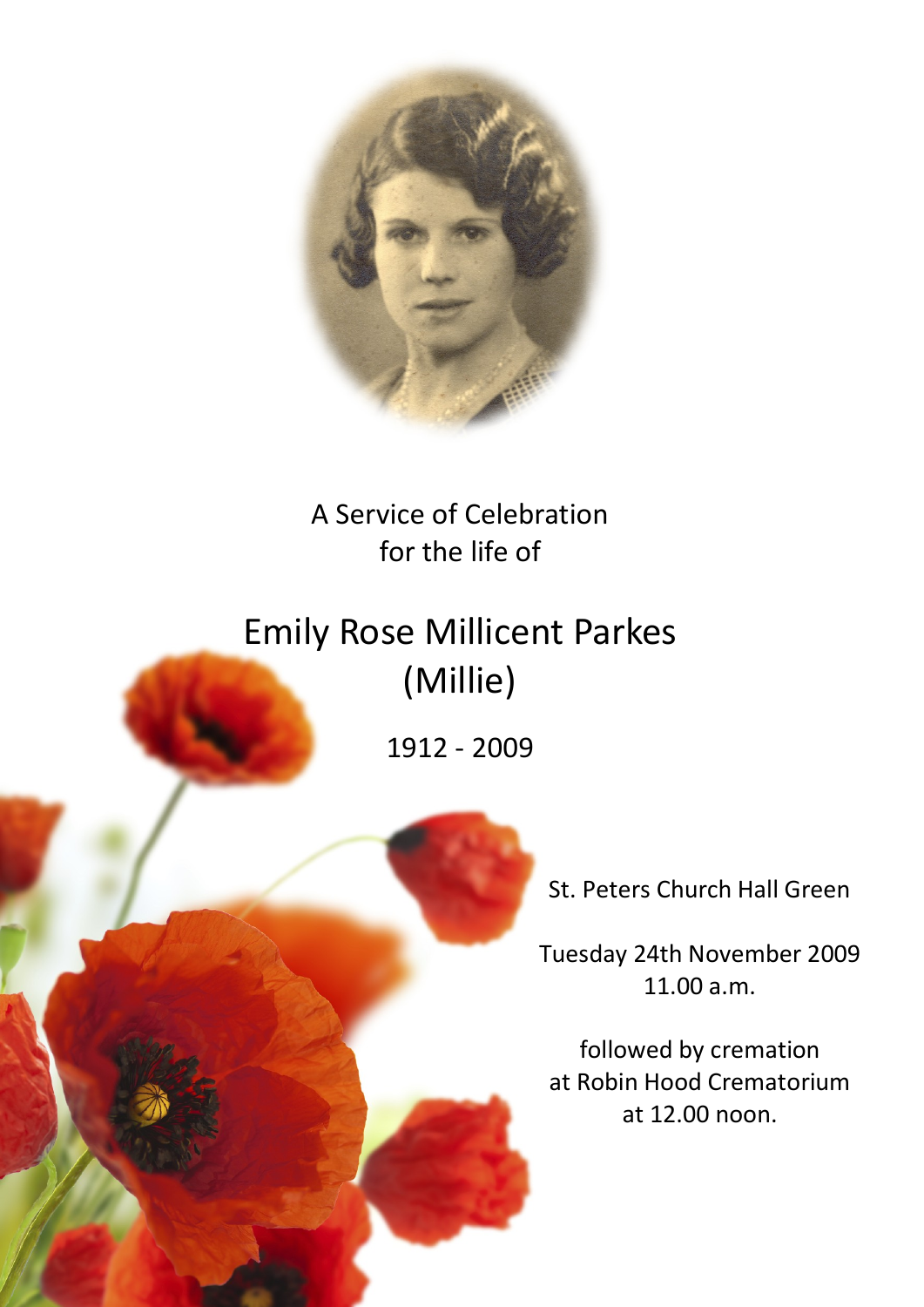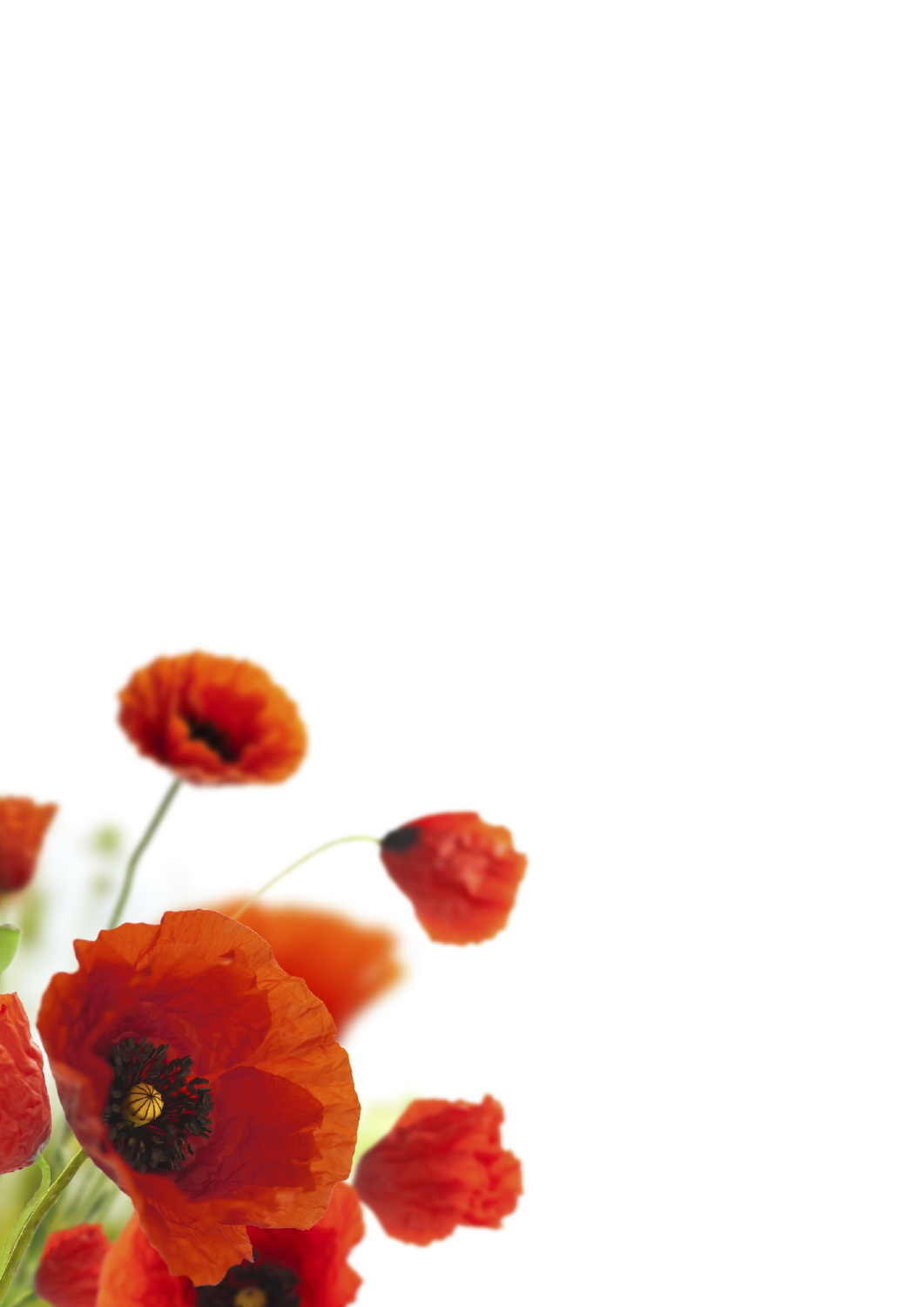# Order of Service

# Service led by Rev. Caroline George

# **Entrance**

- Nimrod

Welcome and Introduction

# Hymn

Dear Lord and Father of mankind, Forgive our foolish ways! Re-clothe us in our rightful mind, In purer lives thy service find, In deeper reverence praise.

In simple trust like theirs who heard, Beside the Syrian sea, The gracious calling of the Lord, Let us, like them, without a word Rise up and follow thee.

O Sabbath rest by Galilee! O calm of hills above, Where Jesus knelt to share with thee The silence of eternity, Interpreted by love!

Drop thy still dews of quietness, Till all our strivings cease; Take from our souls the strain and stress, And let our ordered lives confess The beauty of thy peace.

Breathe through the heats of our desire Thy coolness and thy balm; Let sense be dumb, let flesh retire; Speak through the earthquake, wind, and fire, O still small voice of calm!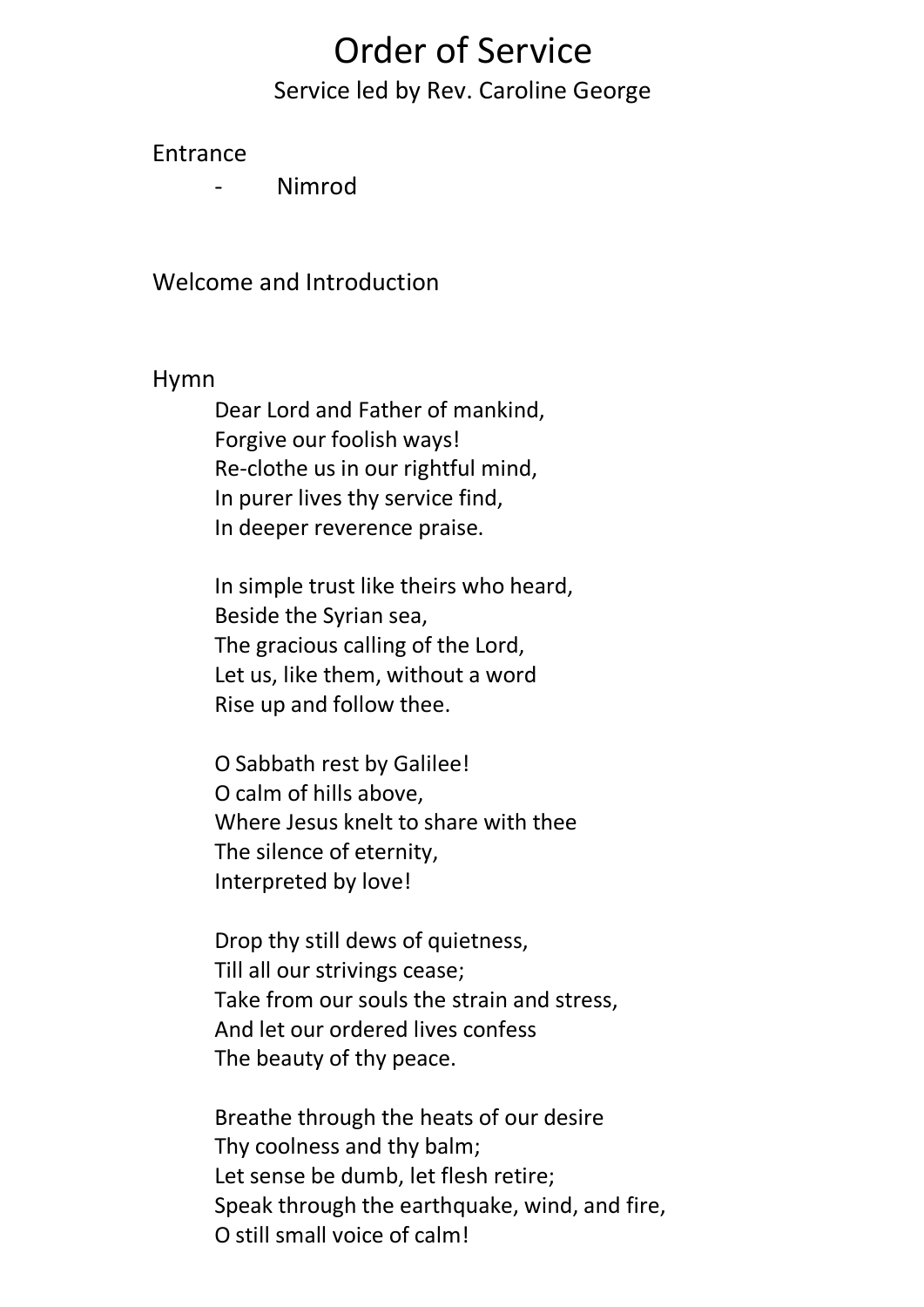## Prayers

# Reading

- John 14 : 1-6

#### **Tribute**

#### Reading

- 'I'm Free'

#### Hymn

And did those feet in ancient time Walk upon England's mountains green? And was the Holy Lamb of God On England's pleasant pastures seen? And did the countenance divine Shine forth upon our clouded hills? And was Jerusalem builded here Among those dark satanic mills?

Bring me my bow of burning gold! Bring me my arrows of desire! Bring me my spear! O clouds, unfold! Bring me my chariot of fire! I will not cease from mental fight, Nor shall my sword sleep in my hand, Till we have built Jerusalem In England's green and pleasant land.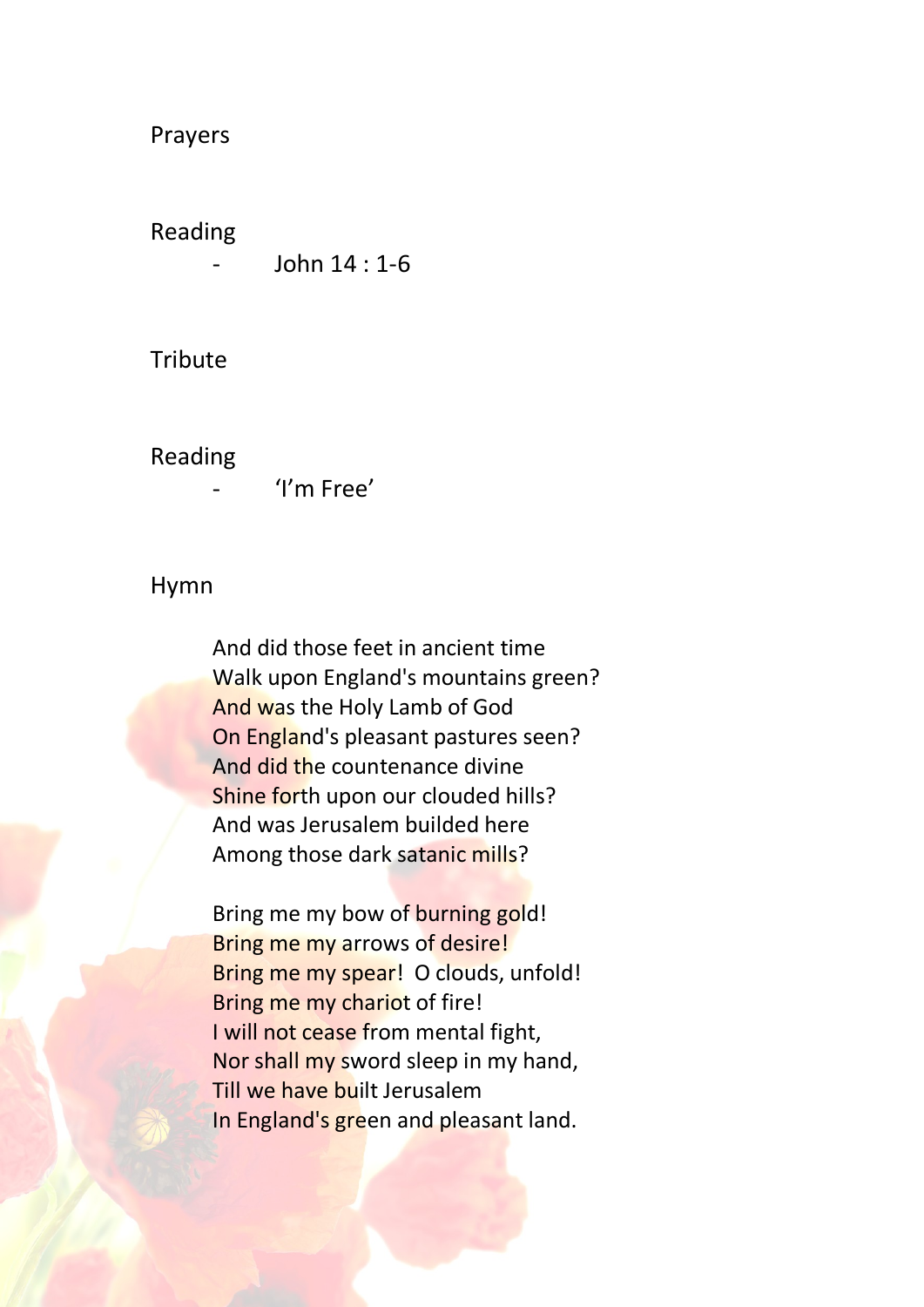# Prayers

# The Lord's Prayer

Our Father, who art in heaven. hallowed be thy name. Thy Kingdom come, thy will be done, on earth as it is in heaven Give us this day our daily bread. And forgive is our trespasses. as we forgive those who trespass against us. And lead us not into temptation, but deliver us from evil. For thine is the kingdom, the power and the glory. for ever and ever. Amen.

Prayer of Commendation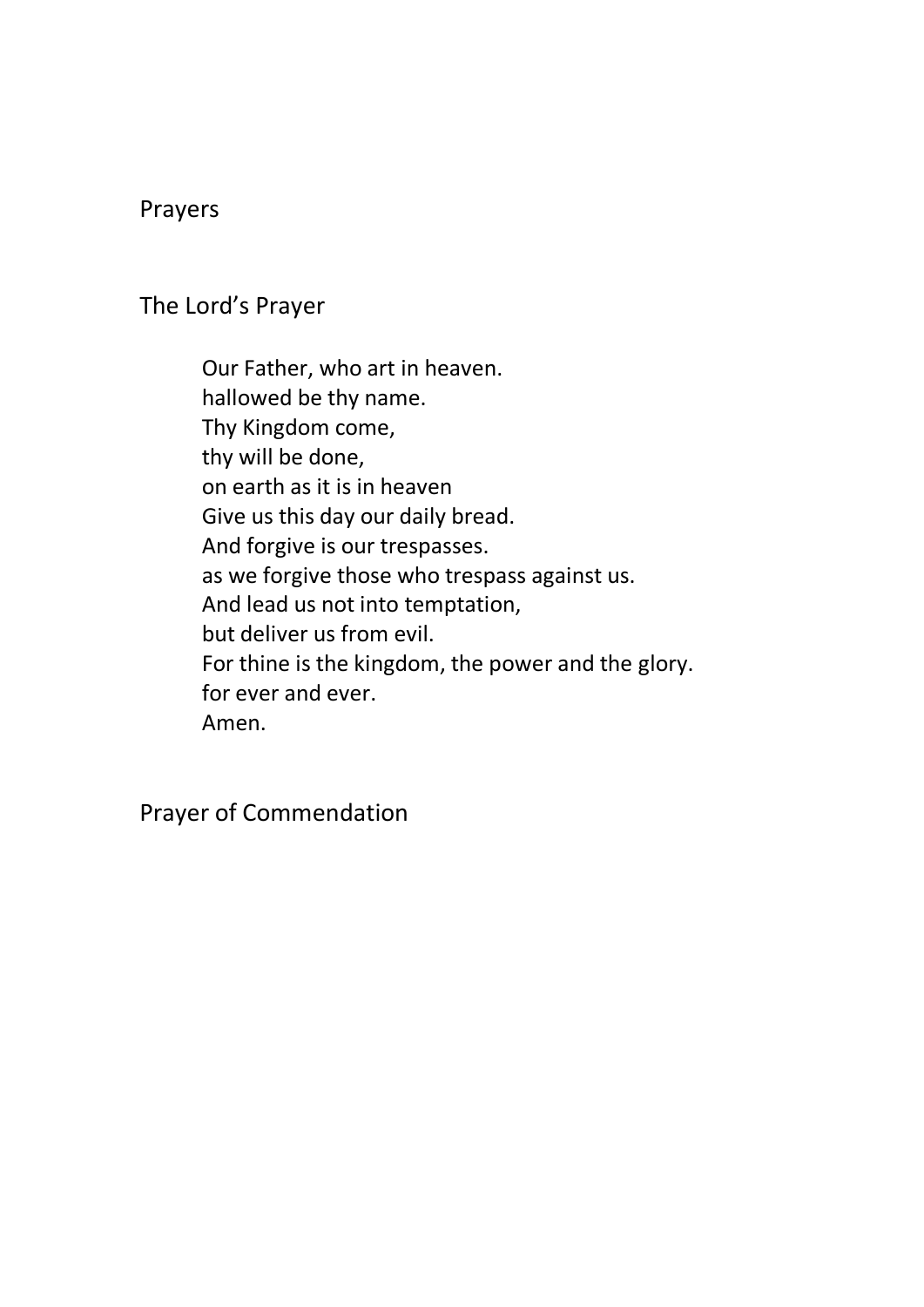#### Hymn

The day Thou gavest, Lord, is ended, The darkness falls at Thy behest; To Thee our morning hymns ascended, Thy praise shall sanctify our rest.

We thank Thee that Thy Church unsleeping, While earth rolls onward into light, Through all the world her watch is keeping, And rests not now by day or night.

As o'er each continent and island The dawn leads on another day, The voice of prayer is never silent, Nor dies the strain of praise away.

The sun that bids us rest is waking Our brethren 'neath the western sky, And hour by hour fresh lips are making Thy wondrous doings heard on high.

So be it, Lord; Thy Throne shall never, Like earth's proud empires, pass away: Thy Kingdom stands, and grows for ever, Till all Thy creatures own Thy sway. Amen

Blessing

Exit Music - Nimrod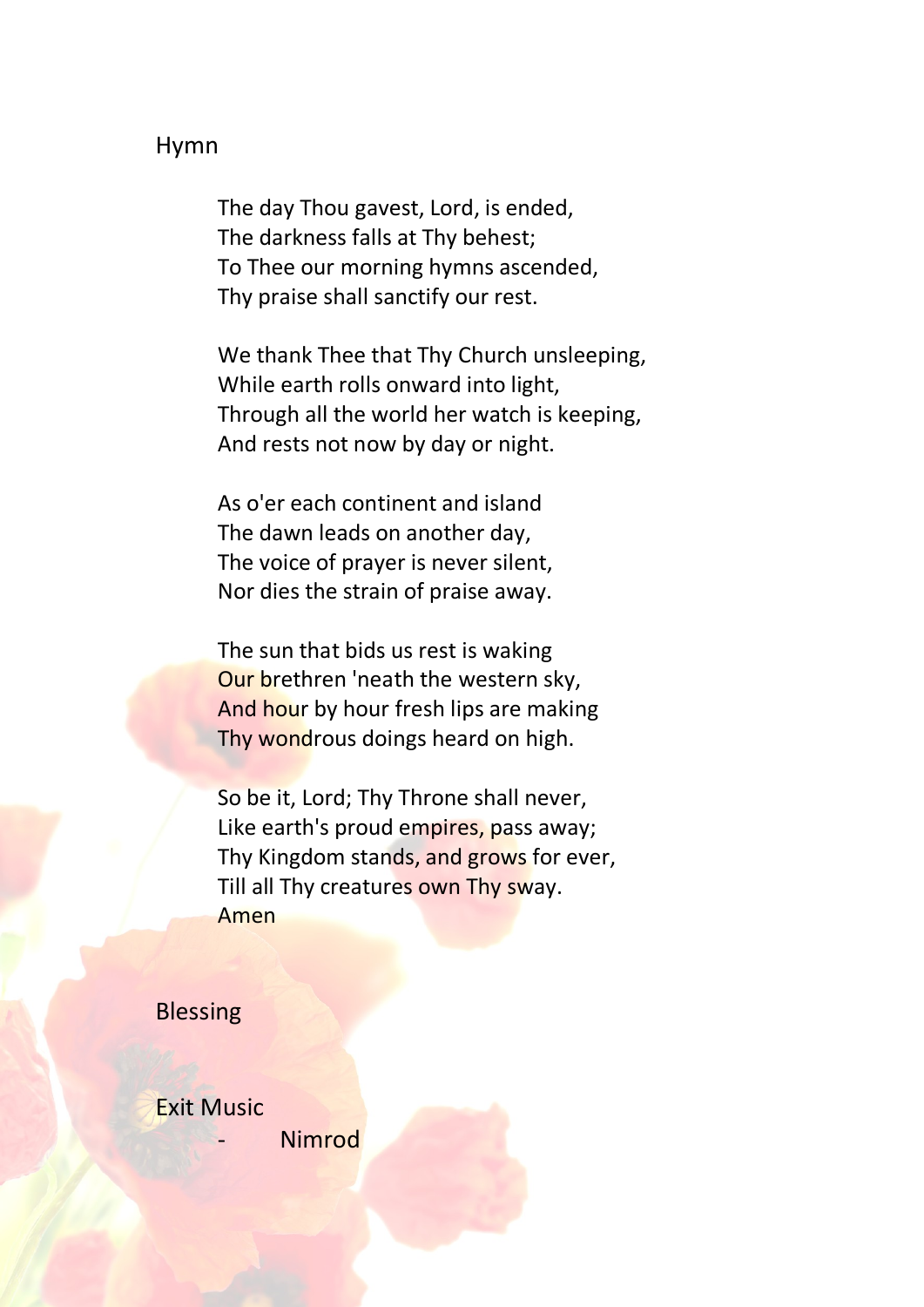The family would like to thank you sincerely for attending and invite you to join them at 32, Newborough Grove, Hall Green. B28 0UX



Donations in lieu of flowers for 'Poppy Appeal, Royal British Legion' c/o the family